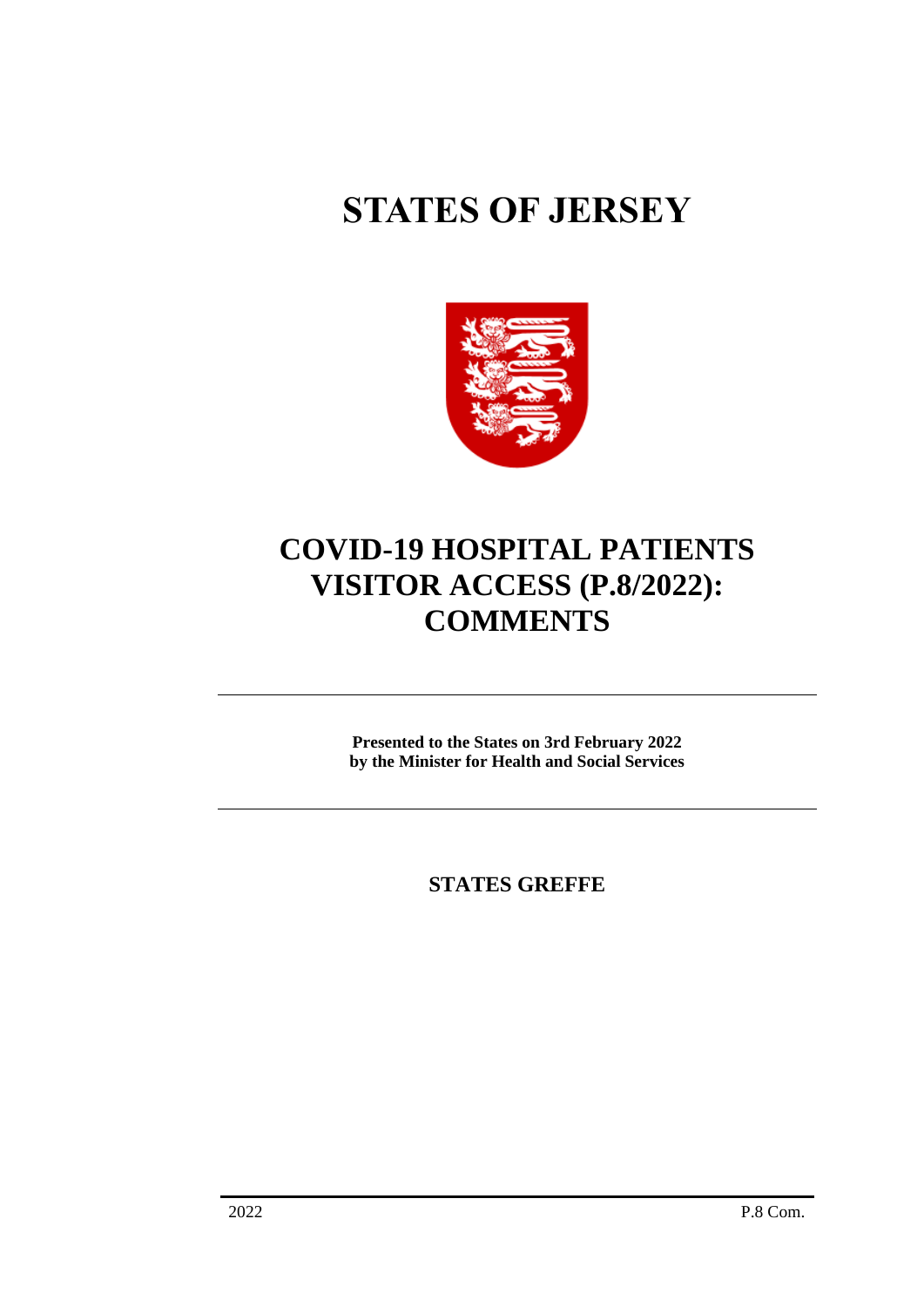## **COMMENTS**

I have every sympathy for the views expressed by Deputy Tadier and I do not oppose his proposition.

No one wants to impose limitations on hospital visiting and when such action has to be taken, I am clear that it should certainly apply for no longer than is absolutely necessary.

In limiting hospital visiting I am acting on the advice of our clinicians who have a duty  $-$  a professional accountability  $-$  for keeping patients safe. The advice from our infection control team, Deputy Chief Nurse and Medical Director is that the current visiting restriction policy should remain.

This policy firmly places the needs of patients first in terms of their safety and also ensures the delivery of safe and resilient ongoing services.

I want to stress that the impact on patient experience is well understood and appreciated by our medical and other clinical staff. Ward teams are identifying those patients that are appropriate to be considered under exemption criteria and visiting in those circumstances is being supported.

The limits placed on visiting are based on consideration of the current operational picture which includes:

- the extent of Covid within our in-patient bed base
- ongoing emergency demand
- loss of HCS staff from Covid transmission
- the current active incubation period of patients affected from an outbreak

*-* the routine infection prevention and control (IPAC) procedure of ceasing visiting to clinical areas as a mainstay of any outbreak response.

As of today, there are 29 confirmed Covid positive patients within Health & Community Services, of which 27 are in the General Hospital.

In relation to the outbreak last week that prompted the suspension of visiting, of the 18 patients initially affected, it appears that 11 are likely to have contracted Covid while an in-patient, very likely as a result of being infected by visitors. There were another 18 patients who were direct contacts who are still within the incubation period and who could become positive.

Bartlett Ward (the allocated Covid ward) is full and therefore we have limited Covid admitting capacity at this stage, although mitigation is in place. Residual Covid positive patients are in other medical beds from the initial outbreak (Rozel & Corbière). This generates additional challenges in our ability to manage our bed base in the normal way (swapping male & female capacity, for example). In particular, the need to isolate Covid patients in Rozel ward impacts our cubicle bed stock space for general infection control (isolation) capacity, which is required for day to day safe care, which is of course is always heightened at winter (influenza, norovirus etc). Emergency demand remains higher than normal for inpatient activity.

Clinical leaders have made clear to me that relaxing the current visiting restrictions at this time, without a robust testing system in place, could result in further loss of staff,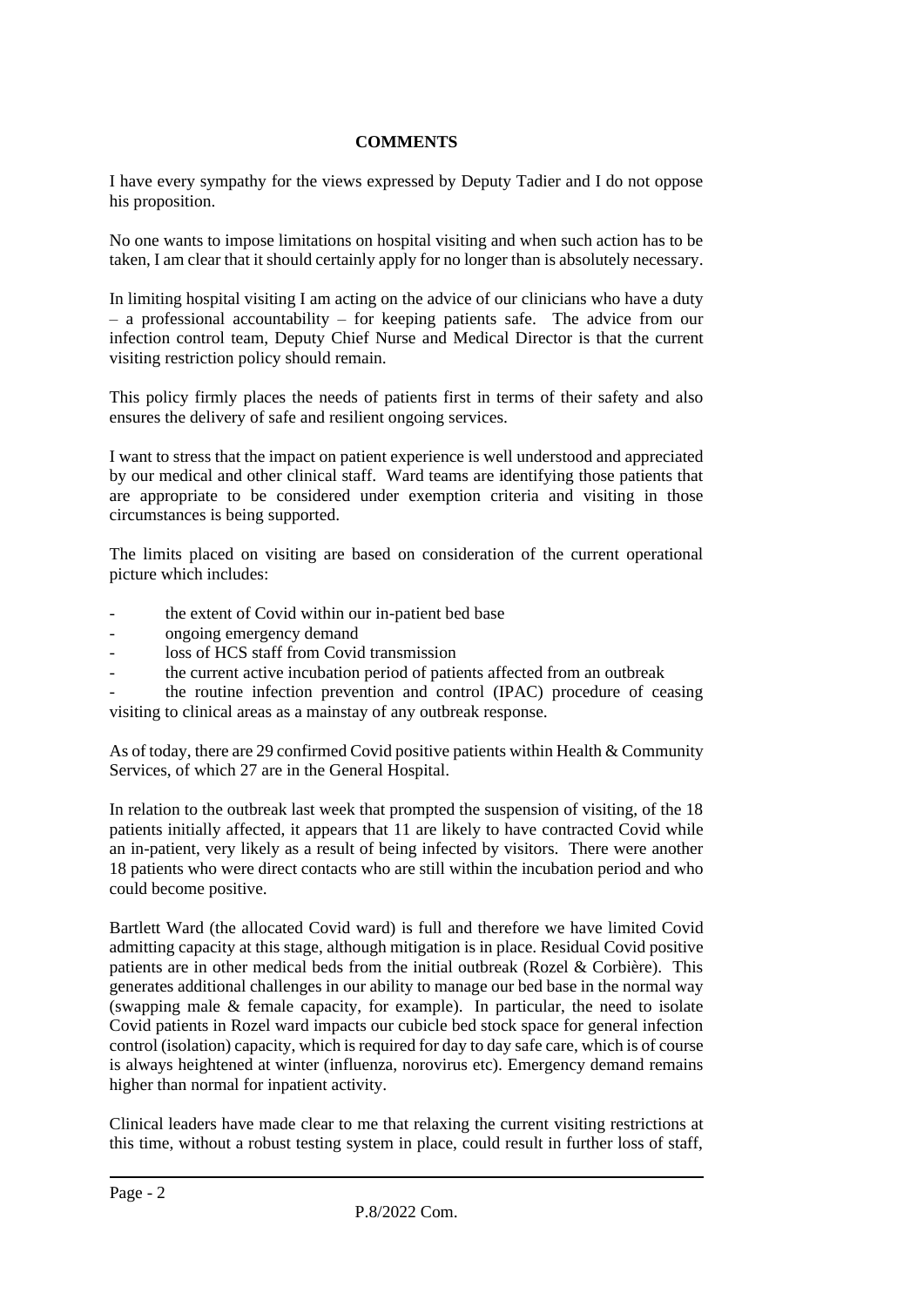impacting on our ability to maintain safe staffing levels for acute care, further transmission to patients resulting in increased length of stay, more severe illness, worse clinical outcomes or death.

Ultimately, we need to have the resilience and capacity to respond to the current wave of Covid transmission in the population (including our staff), the resulting emergency demand including seasonal effects, and to limit disruption to our elective surgery programme.

In addition, any prolonged impact from reduced staffing resilience and an increased length of stay will impede our ability to maintain elective capacity, affecting our patients waiting for planned care associated with other significant disease such as cancer or orthopaedics with an impact on clinical outcomes and long-term recovery for these pathways.

Ceasing visiting to a clinical area affected by an infection control outbreak scenario is part of standard IPAC policy and approach and would be the case irrespective of Covid 19. Also, at present, most hospitals in the UK have not been able to re-introduce visiting since December to ensure patients are protected.

Of course, I am keen to return to normal visiting as soon as possible when deemed safe and reasonable to do so. The position will be reviewed early next week when the incubation period of the patients affected has been completed, alongside consideration of both the operational and community Covid position.

Investigations have been made into testing with LFT at the entrance to the hospital to support the lifting of the current visiting restrictions. These include:

- Identification of the required portering workforce to facilitate process of oversight of entry and exit into the building and additional check points and identification of the additional costs for financial planning. Non-clinical staff numbers continue to be affected by Covid.
- Identification of single point of entry into the General Hospital and physical space and additional equipment required to support seating, signage etc. This would impact the Outpatient department waiting area and other measures and a review would be required to ensure appropriate distancing/safe seating/waiting area.
- Feasibility of use of clinical staff for oversight of process, support for those found positive and ensuring safe exit from the hospital, given that all nursing and care assistance staff currently required for clinical activity are supporting high acuity, escalation capacity. Nurses with education, management and nonin-patient care roles are being deployed to support ward activity.

At present, in view of the operational challenges set out above, and in the light of continuing risks, our Medical Director, Chief Nurse and IPAC team are firmly advising me to continue the limitation on hospital visiting which has recently been introduced, until a robust testing system is in place.

I have urged that we make every effort to overcome the operational challenges and will continue efforts to establish a robust system with a view to admitting visitors through a safe process. We must continue to be advised by our clinical leaders who bear the